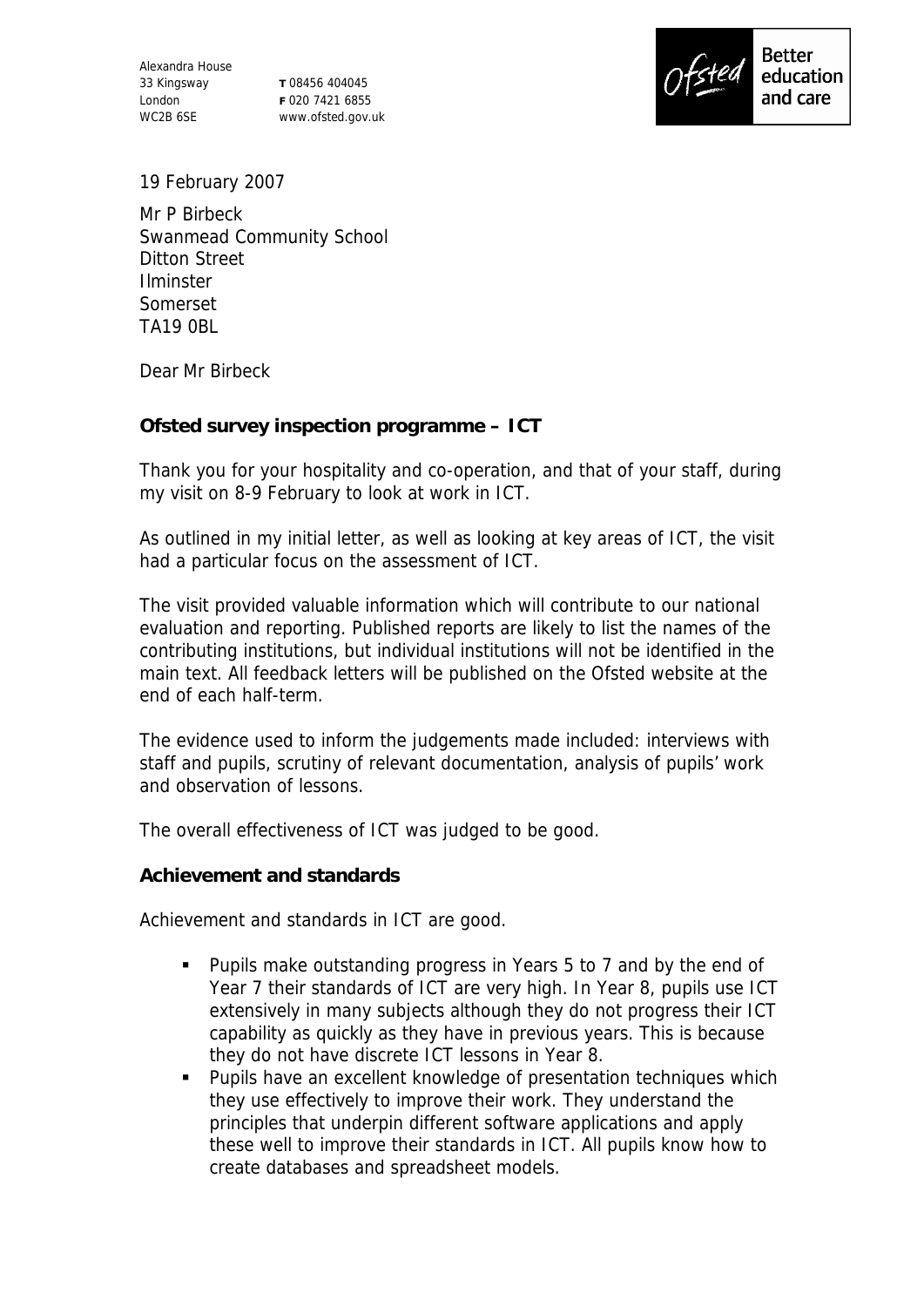- The development of pupils' ICT capability across the curriculum is good. In English, pupils use digital cameras to video their performance of a short speech. This is helping them to improve their standards of characterisation and also to develop the skills of being a 'Director' behind the camera. Pupils improve their standards in art and design by using ICT painting packages to produce self-portraits and experiment with tone and light.
- Pupils' personal development is excellent. They enjoy their ICT lessons and develop very good independent learning skills. From Year 5 onwards, pupils are able to choose which software to use for a specific task.

**Quality of teaching and learning of ICT**

The quality of teaching and learning in ICT is outstanding.

- The specialist ICT teaching observed was outstanding. Teachers provide pupils with exciting activities. The software packages have been adapted to suit the needs of pupils of all abilities. This is an important factor in supporting pupils' excellent progress in Years 5 to 7.
- There are examples of outstanding teaching in other subjects as seen in English, art and design and mathematics. Teachers plan their lessons very well, taking account of pupils' previous attainment. Teachers make very effective use of the interactive whiteboards to engage pupils and to illustrate different ICT applications.
- Relationships between teachers and pupils are outstanding. Teachers encourage pupils to ask questions and to give informative comments about their own and other pupils' work.
- Very good use is made of the support provided by the ICT technical staff.

## **Quality of curriculum**

The quality of the curriculum is good.

- All pupils follow a programme of study in ICT that meets statutory requirements. The curriculum in Years 5 to 7 is very good. Schemes of work have been modified to suit the needs of pupils. Activities are interesting and motivate pupils.
- Very good use is made of ICT in subjects such as geography, art and design, English, physical education and science to improve standards in these subjects.
- **IF 15 Theorget 15 Theory 10 Theory 10 Theory 10 Theory 10 Theory Inc.** In Year 8, although pupils use In Year 0 subjects, their ICT capability is not improved as rapidly as that in Years 5 to 7.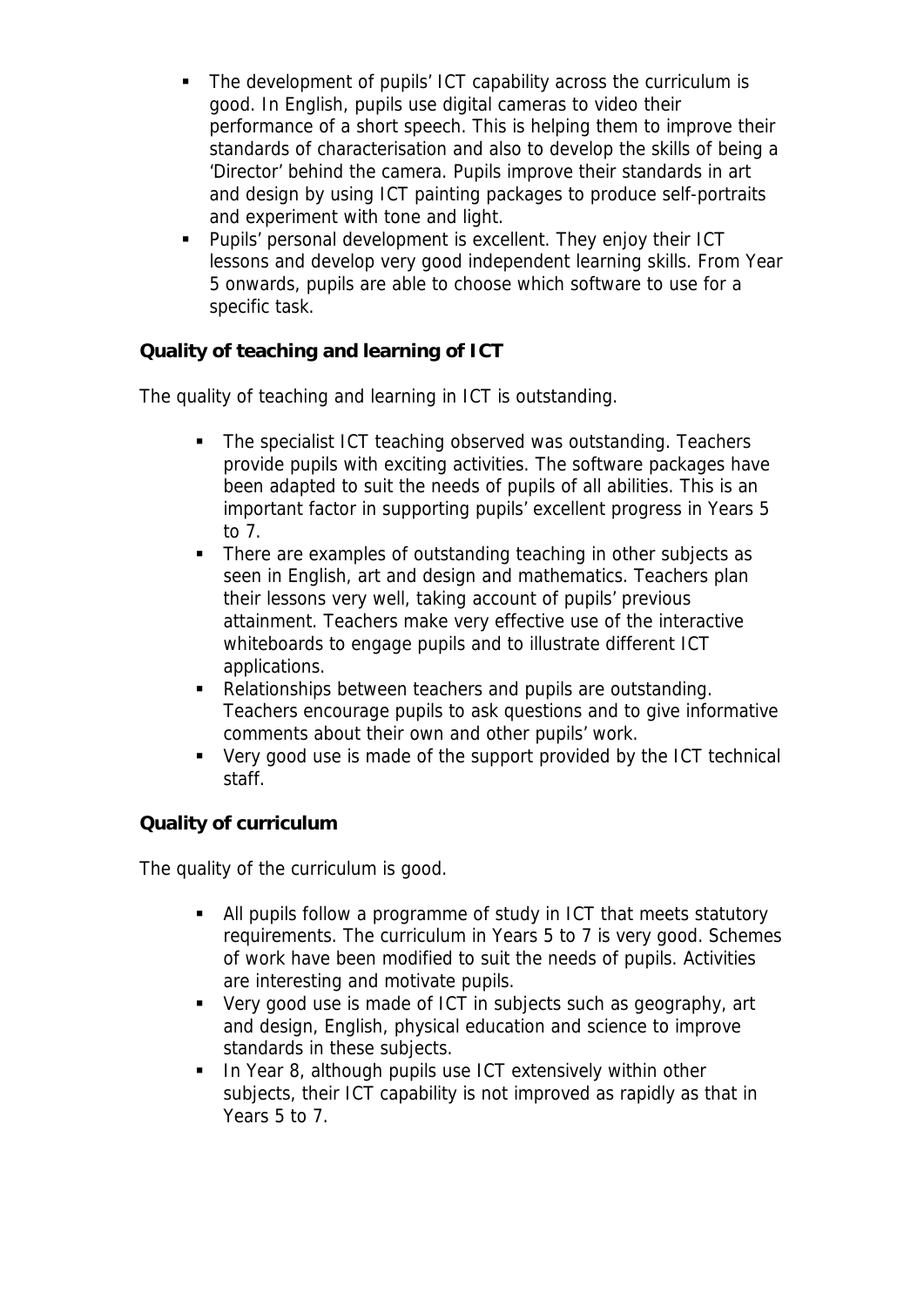Pupils have good access to school based ICT materials through the school web site. This extends their learning beyond the classroom. Pupils make extensive use of the school's ICT facilities at break times and lunchtimes.

**Leadership and management of ICT**

Leadership and management of ICT are good.

• The subject leader of ICT, along with senior leaders, provides good leadership and has helped pupils to achieve well. Leaders have already identified that pupils' ICT progress is not as good in Year 8 and are reviewing the curriculum.

**Assessment of ICT**

Assessment is good.

- There are extensive assessment procedures in Years 5 to 7 that support pupils' progress. Pupils' progress is monitored well. Pupils are encouraged to comment on their own work and that of other pupils. Pupils know their targets for improvement and know how to improve. Good quality marking and informative comments enhance pupils' ICT capability.
- The school has recognised that assessment procedures in Year 8 are not as secure as those in other years and are investigating different methods of assessing pupils.

## **Inclusion**

All pupils benefit from opportunities to use the school's computers outside of lesson times. This ensures that none are disadvantaged when completing homework or research. The learning support department uses ICT effectively to motivate and improve pupils' standards.

**Areas for improvement, which we discussed, included to:**

- **Fig. 2** review ICT provision in Year 8 in order to improve pupils' ICT capability
- **F** review and improve assessment procedures in Year 8.

I hope these observations are useful as you continue to develop ICT in the school.